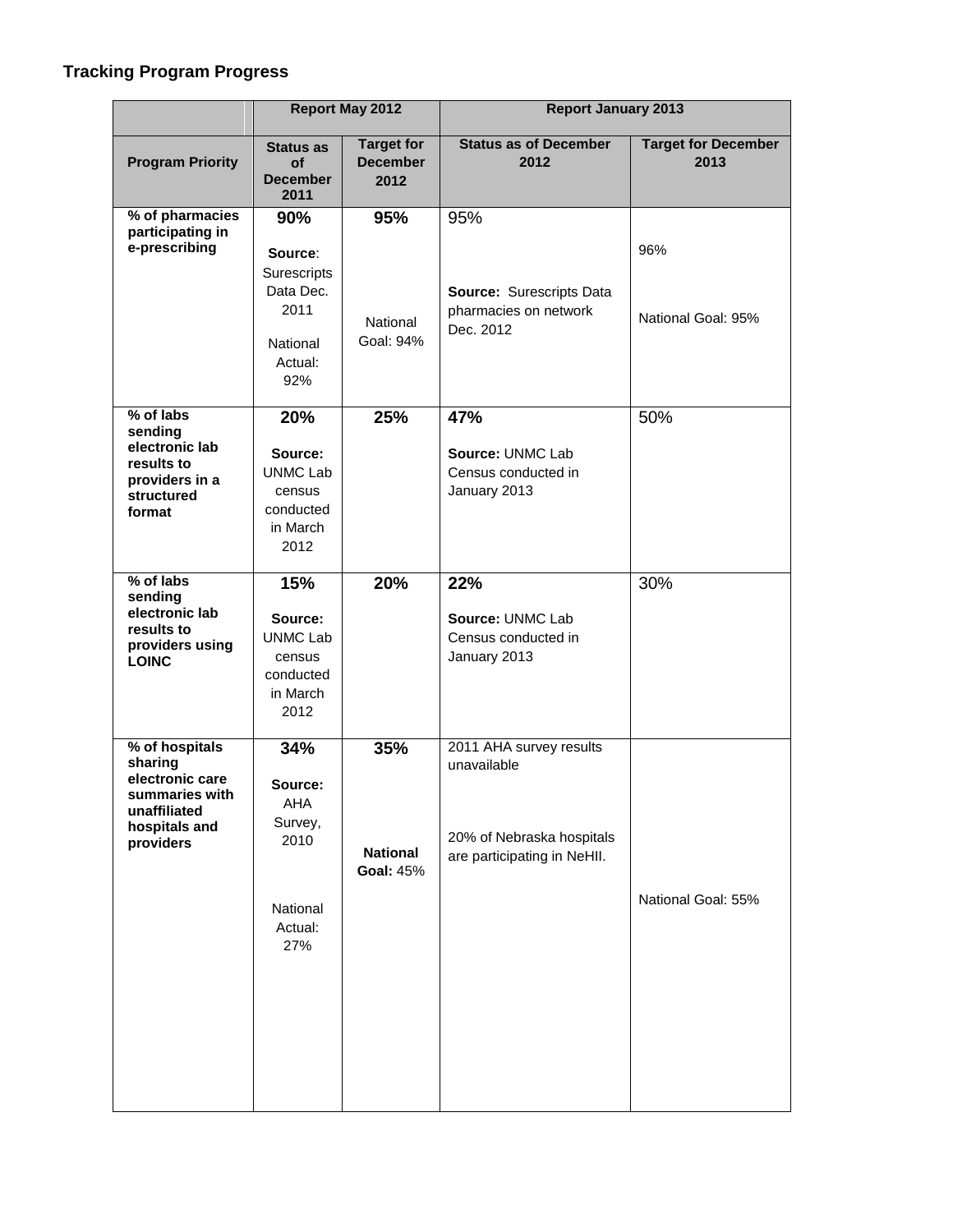|                                                                                                                                                                 | <b>Report May 2012</b>                                                          |                                              | <b>Report January 2013</b>                                                                                                                                                                                                                                                                                                                                       |                                    |  |
|-----------------------------------------------------------------------------------------------------------------------------------------------------------------|---------------------------------------------------------------------------------|----------------------------------------------|------------------------------------------------------------------------------------------------------------------------------------------------------------------------------------------------------------------------------------------------------------------------------------------------------------------------------------------------------------------|------------------------------------|--|
| <b>Program Priority</b>                                                                                                                                         | <b>Status as</b><br><b>of</b><br><b>December</b><br>2011                        | <b>Target for</b><br><b>December</b><br>2012 | <b>Status as of December</b><br>2012                                                                                                                                                                                                                                                                                                                             | <b>Target for December</b><br>2013 |  |
| % of ambulatory<br>providers<br>electronically<br>sharing care<br>summaries with<br>other providers                                                             | 27%<br>Source:<br><b>NAMCS</b><br>survey,<br>2010<br>National<br>Actual:<br>31% | 31%<br>National<br>Goal: 40%                 | 2011 NAMCS survey<br>results unavailable<br>1,131 physicians<br>participating in NeHII<br>Surescripts estimate of<br>number of physicians in<br>Nebraska is 3,383. Health<br>Professions Tracking<br>estimate is 3,705. This<br>includes academics who<br>may not see patients.<br>33% of physicians are<br>NeHII participants using the<br>Surecripts estimate. | National Goal: 50%                 |  |
| <b>Public Health</b><br>agencies<br>receiving ELR<br>data produced<br>by EHRs or<br>other electronic<br>sources using<br><b>HL7 2.5.1 LOINC</b><br>and SNOMED.  | 100%<br>Source:<br><b>NDHHS</b><br>Division of<br><b>Public</b><br>Health       | 100%                                         | 100%                                                                                                                                                                                                                                                                                                                                                             | 100%                               |  |
| <b>Immunization</b><br>registries<br>receiving<br>electronic<br>immunization<br>data produced<br>by EHRs in HL7<br>2.3.1 or 2.5.1<br>formats using<br>CVX code. | 100%<br>Source:<br><b>NDHHS</b><br>Division of<br>Public<br>Health              | 100%                                         | 100%                                                                                                                                                                                                                                                                                                                                                             | 100%                               |  |
| <b>Public Health</b><br>agencies<br>receiving<br>electronic<br>syndromic                                                                                        | 100%                                                                            | 100%                                         | 100%                                                                                                                                                                                                                                                                                                                                                             | 100%                               |  |